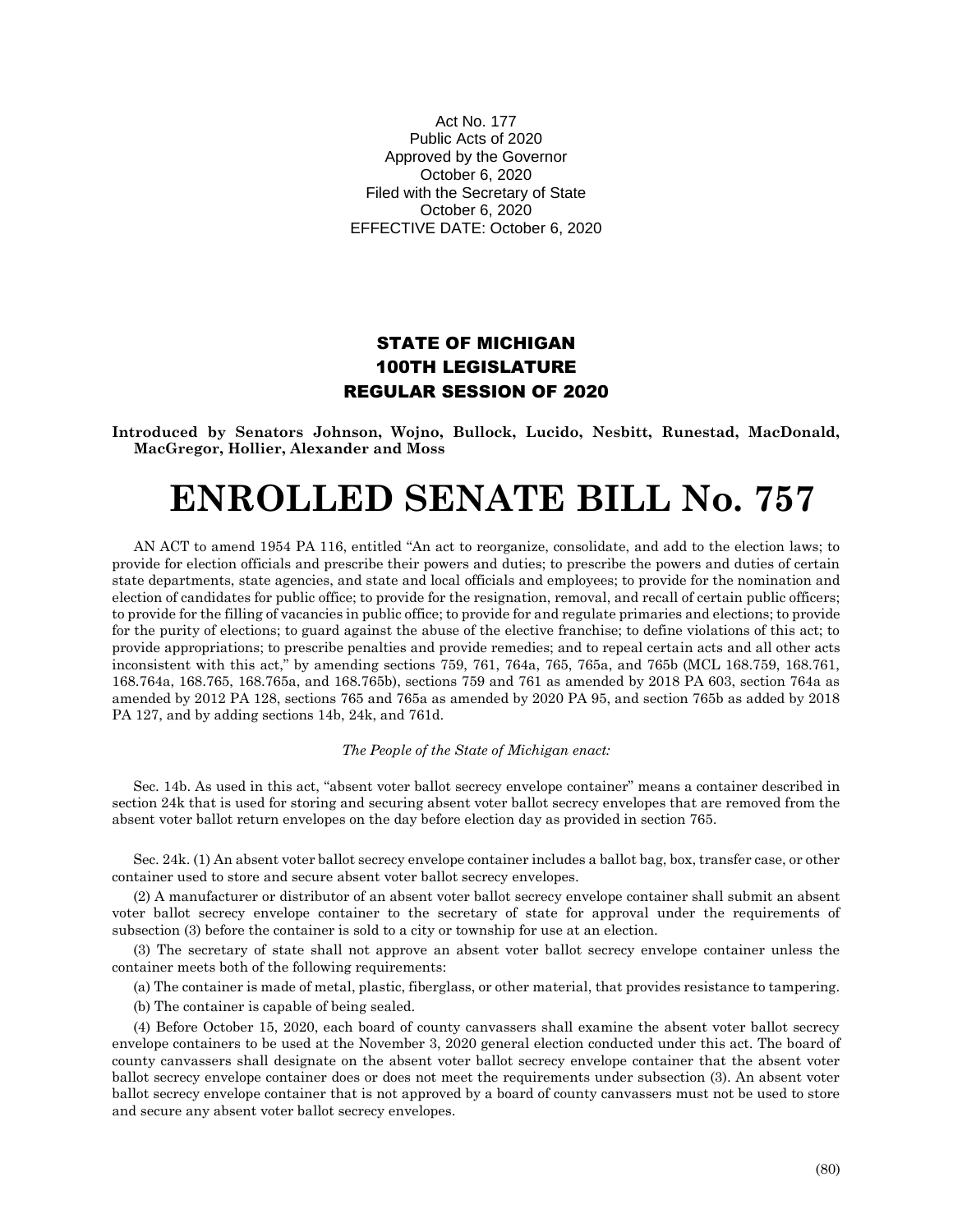(5) A city or township clerk may procure, at the expense of the respective city or township, absent voter ballot secrecy envelope containers that are approved under this section, or may use a ballot container approved under section 24j, to store and secure any absent voter ballot secrecy envelopes.

(6) A city or township clerk who does not use 1 of the following, or permits the use of a container other than 1 of the following, to store and secure any absent voter ballot secrecy envelopes is guilty of a misdemeanor:

(a) An absent voter ballot secrecy envelope container approved under this section.

- (b) A ballot container approved under section 24j.
- (7) This section does not apply after December 31, 2020.

Sec. 759. (1) Subject to section 761(3), at any time during the 75 days before a primary or special primary, but not later than 8 p.m. on the day of a primary or special primary, an elector may apply for an absent voter ballot. The elector shall apply in person or by mail with the clerk of the township or city in which the elector is registered. The clerk of a city or township shall not send by first-class mail an absent voter ballot to an elector after 5 p.m. on the Friday immediately before the election. Except as otherwise provided in section 761(2), the clerk of a city or township shall not issue an absent voter ballot to a registered elector in that city or township after 4 p.m. on the day before the election. An application received before a primary or special primary may be for either that primary only, or for that primary and the election that follows. An individual may submit a voter registration application and an absent voter ballot application at the same time if applying in person with the clerk or deputy clerk of the city or township in which the individual resides. Immediately after his or her voter registration application and absent voter ballot application are approved by the clerk or deputy clerk, the individual may, subject to the identification requirement in section 761(6), complete an absent voter ballot at the clerk's office.

(2) Except as otherwise provided in subsection (1) and subject to section 761(3), at any time during the 75 days before an election, but not later than 8 p.m. on the day of an election, an elector may apply for an absent voter ballot. The elector shall apply in person or by mail with the clerk of the township, city, or village in which the voter is registered. The clerk of a city or township shall not send by first-class mail an absent voter ballot to an elector after 5 p.m. on the Friday immediately before the election. Except as otherwise provided in section 761(2), the clerk of a city or township shall not issue an absent voter ballot to a registered elector in that city or township after 4 p.m. on the day before the election. An individual may submit a voter registration application and an absent voter ballot application at the same time if applying in person with the clerk or deputy clerk of the city or township in which the individual resides. Immediately after his or her voter registration application and absent voter ballot application are approved by the clerk, the individual may, subject to the identification requirement in section 761(6), complete an absent voter ballot at the clerk's office.

(3) An application for an absent voter ballot under this section may be made in any of the following ways:

(a) By a written request signed by the voter.

(b) On an absent voter ballot application form provided for that purpose by the clerk of the city or township.

(c) On a federal postcard application.

(4) An applicant for an absent voter ballot shall sign the application. Subject to section 761(2), a clerk or assistant clerk shall not deliver an absent voter ballot to an applicant who does not sign the application. A person shall not be in possession of a signed absent voter ballot application except for the applicant; a member of the applicant's immediate family; a person residing in the applicant's household; a person whose job normally includes the handling of mail, but only during the course of his or her employment; a registered elector requested by the applicant to return the application; or a clerk, assistant of the clerk, or other authorized election official. A registered elector who is requested by the applicant to return his or her absent voter ballot application shall sign the certificate on the absent voter ballot application.

(5) The clerk of a city or township shall have absent voter ballot application forms available in the clerk's office at all times and shall furnish an absent voter ballot application form to anyone upon a verbal or written request. The absent voter ballot application must be in substantially the following form:

"Application for absent voter ballot for:

 $\lceil \int \rceil$  The primary or special primary election to be held on  $\lceil \int \rceil$  (Date).

[ ] The election to be held on \_\_\_\_\_\_\_\_ (Date).

(Check applicable election or elections)

I, .................................. , a United States citizen and a qualified and registered elector of the ............ precinct of the township of ............ or of the ............ ward of the city of .................................. , in the county of .................................. and state of Michigan, apply for an official ballot, or ballots, to be voted by me at the election or elections as requested in this application.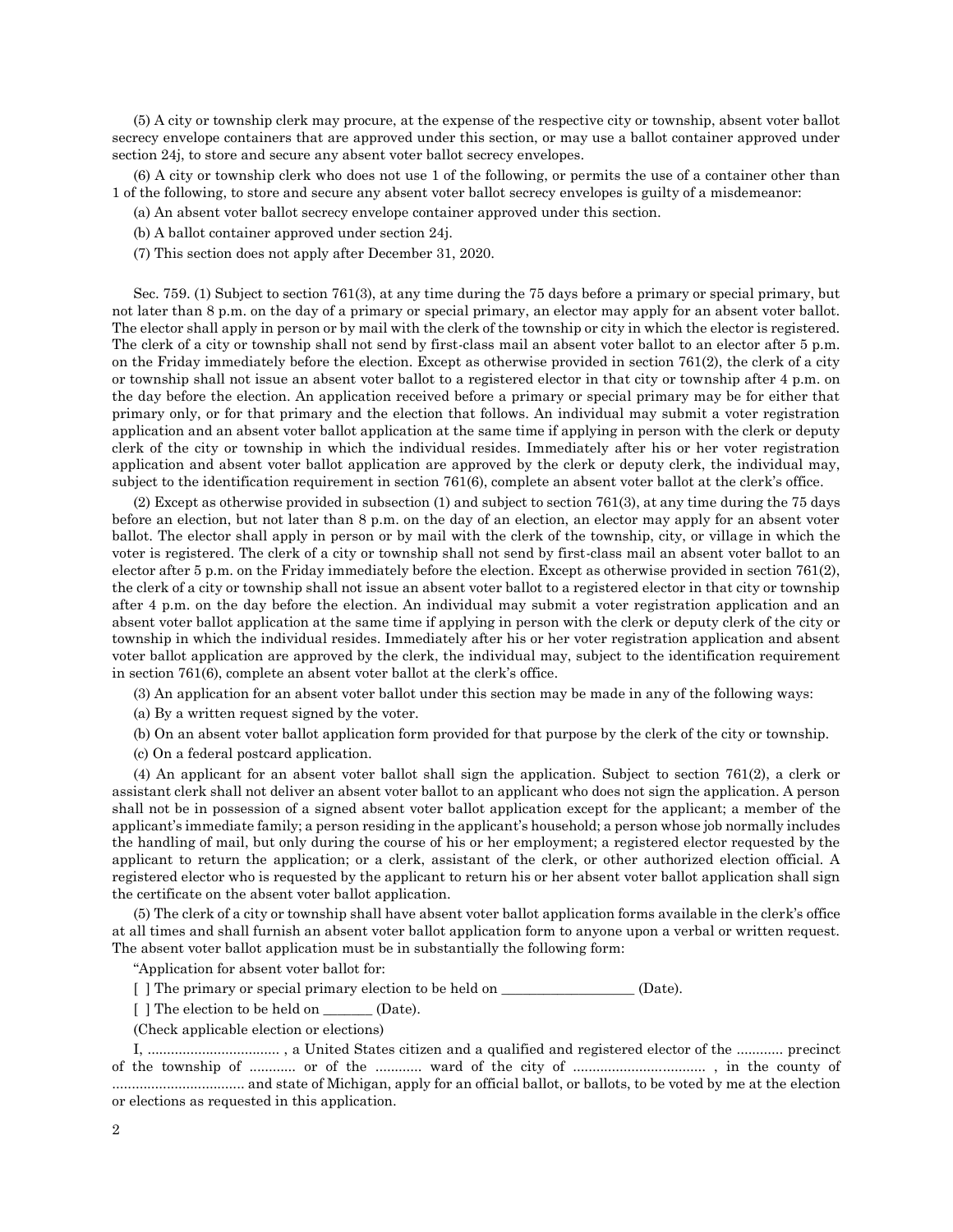| Send absent voter ballot to me at:                     |         |                      |            |         |            |
|--------------------------------------------------------|---------|----------------------|------------|---------|------------|
| (Street No. or R.R.)                                   |         |                      |            |         |            |
| (Post Office)                                          | (State) |                      | (Zip Code) |         |            |
|                                                        |         |                      |            |         |            |
|                                                        |         | (Street No. or R.R.) |            |         |            |
|                                                        |         | (Post Office)        |            | (State) | (Zip Code) |
|                                                        |         |                      |            |         |            |
| I certify that I am a United States citizen and that   |         |                      |            |         |            |
| the statements in this absent voter ballot application |         |                      |            |         |            |
| are true.                                              |         |                      |            |         |            |
|                                                        |         |                      |            |         |            |

#### (Signature)

## WARNING

You must be a United States citizen to vote. If you are not a United States citizen, you will not be issued an absent voter ballot.

A person making a false statement in this absent voter ballot application is guilty of a misdemeanor. It is a violation of Michigan election law for a person other than those listed in the instructions to return, offer to return, agree to return, or solicit to return your absent voter ballot application to the clerk. An assistant authorized by the clerk who receives absent voter ballot applications at a location other than the clerk's office must have credentials signed by the clerk. Ask to see his or her credentials before entrusting your application with a person claiming to have the clerk's authorization to return your application.

Certificate of Authorized Registered

Elector Returning Absent Voter

Ballot Application

I certify that my name is .................... , my address is .................... , and my date of birth is ............ ; that I am delivering the absent voter ballot application of .................... at his or her request; that I did not solicit or request to return the application; that I have not made any markings on the application; that I have not altered the application in any way; that I have not influenced the applicant; and that I am aware that a false statement in this certificate is a violation of Michigan election law.

(Date) (Signature)"

\_\_\_\_\_\_\_\_\_\_\_\_\_\_\_\_\_ \_\_\_\_\_\_\_\_\_\_\_\_\_\_\_\_\_\_\_\_\_\_\_\_\_\_\_\_\_\_\_\_\_\_\_\_\_\_\_\_\_

(6) The following instructions for an applicant for an absent voter ballot must be included with each application furnished an applicant:

#### INSTRUCTIONS FOR APPLICANTS FOR ABSENT VOTER BALLOTS

Step 1. After completely filling out the application, sign and date the application in the place designated. Your signature must appear on the application or you may not receive an absent voter ballot.

Step 2. Deliver the application by 1 of the following methods:

(a) Place the application in an envelope addressed to the appropriate clerk and place the necessary postage upon the return envelope and deposit it in the United States mail or with another public postal service, express mail service, parcel post service, or common carrier.

(b) Deliver the application personally to the clerk's office, to the clerk, or to an authorized assistant of the clerk.

(c) In either (a) or (b), a member of the immediate family of the voter including a father-in-law, mother-in-law, brother-in-law, sister-in-law, son-in-law, daughter-in-law, grandparent, or grandchild or a person residing in the voter's household may mail or deliver the application to the clerk for the applicant.

(d) If an applicant cannot return the application in any of the above methods, the applicant may select any registered elector to return the application. The person returning the application must sign and return the certificate at the bottom of the application.

(7) A person who prints and distributes absent voter ballot applications shall print on the application the warning, certificate of authorized registered elector returning absent voter ballot application, and instructions required by this section.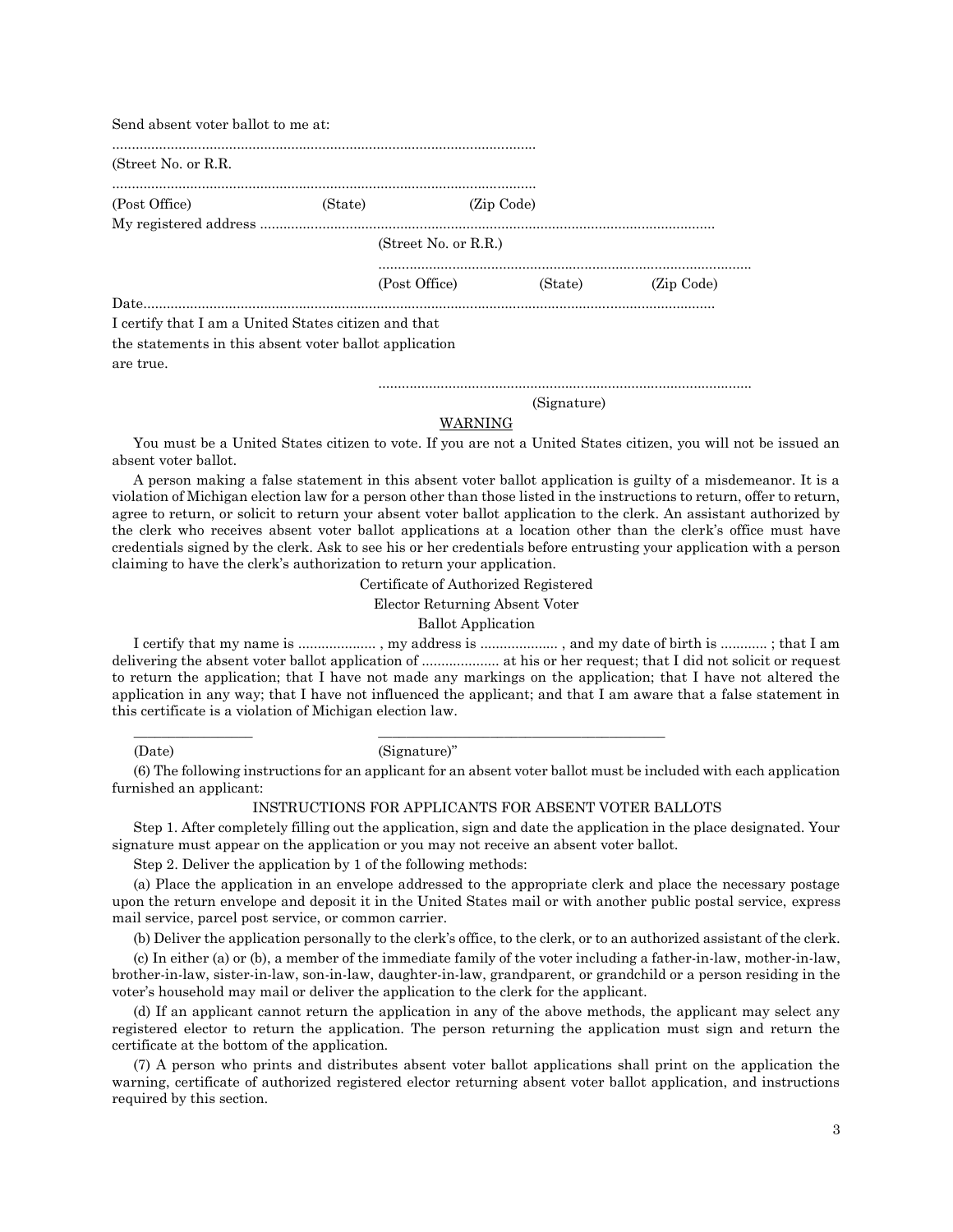(8) A person who makes a false statement in an absent voter ballot application is guilty of a misdemeanor. A person who forges a signature on an absent voter ballot application is guilty of a felony. A person who is not authorized in this act and who both distributes absent voter ballot applications to absent voters and returns those absent voter ballot applications to a clerk or assistant of the clerk is guilty of a misdemeanor.

Sec. 761. (1) If the clerk of a city or township receives an application for an absent voter ballot from a person registered to vote in that city or township and if the signature on the application agrees with the signature for the person contained in the qualified voter file or on the registration card as required in subsection (2), the clerk immediately upon receipt of the application or, if the application is received before the printing of the absent voter ballots, as soon as the ballots are received by the clerk, shall forward by mail, postage prepaid, or shall deliver personally 1 of the ballots or set of ballots if there is more than 1 kind of ballot to be voted to the applicant. Subject to the identification requirement in subsection (6), absent voter ballots may be delivered to an applicant in person at the office of the clerk.

(2) The qualified voter file must be used to determine the genuineness of a signature on an application for an absent voter ballot. Signature comparisons must be made with the digitized signature in the qualified voter file. If the qualified voter file does not contain a digitized signature of an elector, or is not accessible to the clerk, the city or township clerk shall compare the signature appearing on the application for an absent voter ballot to the signature contained on the master card. If before 8 p.m. on the day before election day the clerk of a city or township rejects an absent voter ballot application because the signature on the absent voter ballot application does not agree sufficiently with the signature on the master card or the digitized signature contained in the qualified voter file so as to identify the elector or because the elector failed to sign the absent voter ballot application, the city or township clerk shall as soon as practicable, but in no event later than 48 hours after determining the signatures do not agree sufficiently or that the signature is missing, or by 8 p.m. on the day before election day, whichever occurs first, notify the elector of the rejection by mail, telephone, or electronic mail.

(3) Subject to the identification requirement in subsection (6) and except as otherwise provided in this subsection, a person may apply in person at the clerk's office before 8 p.m. on election day to vote as an absent voter. Except as otherwise provided in subsection (2), only an individual who is not a registered elector, or an individual who is not registered to vote in the city or township in which he or she is registering to vote, and who registers to vote on election day in person with the clerk of the city or township in which the individual resides may apply for and complete an absent voter ballot in person at the clerk's office on election day. Except as otherwise provided in subsection (2), the clerk of a city or township shall not issue an absent voter ballot to a registered elector in that city or township after 4 p.m. on the day before the election. The applicant shall receive his or her absent voter ballot and vote the ballot in the clerk's office. All other absent voter ballots, except ballots delivered pursuant to an emergency absent voter ballot application under section 759b, must be mailed or delivered to the registration address of the applicant unless the application requests delivery to an address outside the city or township or to a hospital or similar institution, in which case the absent voter ballots must be mailed or delivered to the address given in the application. However, a clerk may mail or deliver an absent voter ballot, upon request of the absent voter, to a post office box if the post office box is where the absent voter normally receives personal mail and the absent voter does not receive mail at his or her registration address.

(4) Absent voter ballots must be issued in the same order in which applications are received by the clerk of a city, township, or village, as nearly as may be, and each ballot issued must bear the lowest number of each kind available for this purpose. However, this provision does not prohibit a clerk from immediately issuing an absent voter ballot to an absent voter who applies in person in the clerk's office for absent voter ballots. The clerk shall enclose with the ballot or ballots a return envelope properly addressed to the clerk and bearing upon the back of the envelope a printed statement in substantially the following form:

## TO BE COMPLETED BY THE CLERK

| Name of Voter    |          | Street Address or R.R. |
|------------------|----------|------------------------|
| City or Township |          | County                 |
| Ward             | Precinct | Date of Election       |
|                  |          |                        |

\_\_\_\_\_\_\_\_\_\_\_\_\_\_\_\_\_\_\_\_\_\_\_\_\_ \_\_\_\_\_\_\_\_\_\_\_\_\_\_\_\_\_\_\_\_\_\_\_\_\_\_\_

## TO BE COMPLETED BY THE ABSENT VOTER

4 I assert that I am a United States citizen and a qualified and registered elector of the city or township named above. I am voting as an absent voter in conformity with state election law. Unless otherwise indicated below, I personally marked the ballot enclosed in this envelope without exhibiting it to any other person.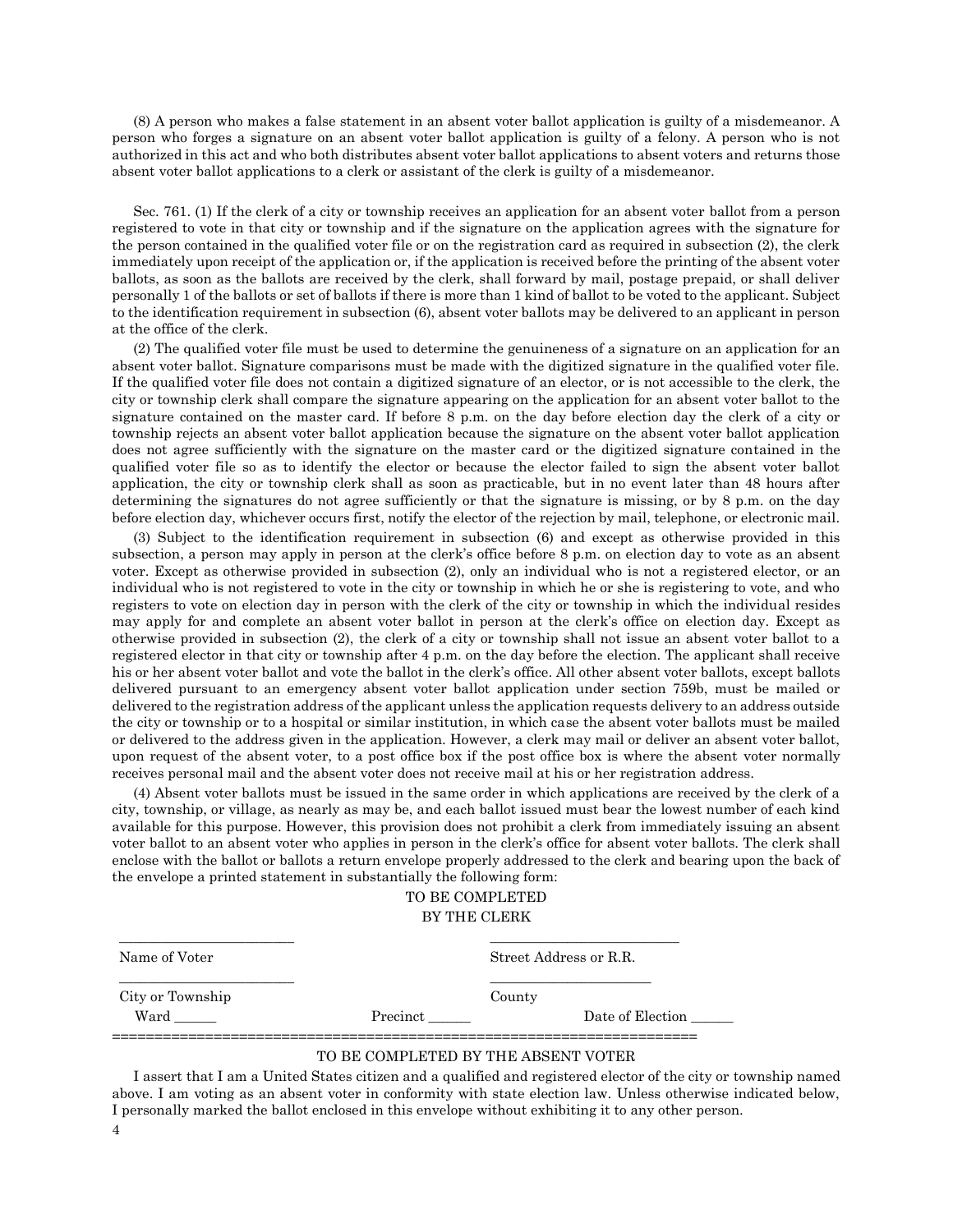I further assert that this absent voter ballot is being returned to the clerk or an assistant of the clerk by me personally; by public postal service, express mail service, parcel post service, or other common carrier; by a member of my immediate family; or by a person residing in my household.

DATE: SIGN HERE: X

Signature of Absent Voter

The above form must be signed or your vote may not be counted. AN ABSENT VOTER WHO KNOWINGLY MAKES A FALSE STATEMENT IS GUILTY OF A MISDEMEANOR.

==============================================================

\_\_\_\_\_\_\_\_\_\_\_\_\_\_\_\_\_\_\_\_\_\_\_\_\_\_\_\_\_\_\_\_\_\_\_\_\_\_\_\_\_\_\_\_\_\_\_\_\_\_\_\_\_\_\_\_\_\_\_\_

## TO BE COMPLETED ONLY IF VOTER IS ASSISTED IN VOTING BY ANOTHER PERSON

I assisted the above named absent voter who is disabled or otherwise unable to mark the ballot in marking his or her absent voter ballot pursuant to his or her directions. The absent voter ballot was inserted in the return envelope without being exhibited to any other person.

\_\_\_\_\_\_\_\_\_\_\_\_\_\_\_\_\_\_\_\_ \_\_\_\_\_\_\_\_\_\_\_\_\_\_ \_\_\_\_\_\_\_\_\_\_\_\_\_\_\_\_\_

Signature of Person Street Address City or Township Assisting Voter or R.R.

Printed Name of Person Assisting Voter A PERSON WHO ASSISTS AN ABSENT VOTER AND WHO KNOWINGLY MAKES A FALSE STATEMENT IS GUILTY OF A FELONY.

### WARNING

============================================================

PERSONS WHO CAN LEGALLY BE IN POSSESSION OF AN ABSENT VOTER BALLOT ISSUED TO AN ABSENT VOTER ARE LIMITED TO THE ABSENT VOTER; A PERSON WHO IS A MEMBER OF THE ABSENT VOTER'S IMMEDIATE FAMILY OR RESIDES IN THE ABSENT VOTER'S HOUSEHOLD AND WHO HAS BEEN ASKED BY THE ABSENT VOTER TO RETURN THE BALLOT; A PERSON WHOSE JOB IT IS TO HANDLE MAIL BEFORE, DURING, OR AFTER BEING TRANSPORTED BY A PUBLIC POSTAL SERVICE, EXPRESS MAIL SERVICE, PARCEL POST SERVICE, OR COMMON CARRIER, BUT ONLY DURING THE NORMAL COURSE OF HIS OR HER EMPLOYMENT; AND THE CLERK, ASSISTANTS OF THE CLERK, AND OTHER AUTHORIZED ELECTION OFFICIALS OF THE CITY OR TOWNSHIP. ANY OTHER PERSON IN POSSESSION OF AN ABSENT VOTER BALLOT IS GUILTY OF A FELONY.

(5) An absent voter who knowingly makes a false statement on the absent voter ballot return envelope is guilty of a misdemeanor. A person who assists an absent voter and who knowingly makes a false statement on the absent voter ballot return envelope is guilty of a felony.

(6) If an elector obtains his or her absent voter ballot in person from the clerk of the city or township in which he or she is registered, the clerk of the city or township shall not provide an absent voter ballot to that elector until the elector identifies himself or herself to the clerk by presenting identification for election purposes. If an elector does not have identification for election purposes, the elector may sign an affidavit to that effect before the clerk of the city or township and be allowed to obtain his or her absent voter ballot in person from the clerk. The clerk of the city or township shall indicate to each elector who is registered in that city or township and who obtains his or her absent voter ballot in person from the clerk that the elector may sign an affidavit indicating that the elector does not have identification for election purposes in order to obtain his or her absent voter ballot in person from the clerk. However, if an elector obtains his or her absent voter ballot in person from the clerk and votes by absent voter ballot without providing identification for election purposes required under this subsection, the absent voter ballot of that elector must be prepared as a challenged ballot as provided in section 727 and must be counted as any other ballot is counted unless determined otherwise by a court of law under section 747 or 748 or any other applicable law.

Sec. 761d. (1) Except as otherwise provided in this subsection and subsection (2), if an absent voter ballot drop box was ordered or installed in a city or township before October 1, 2020, that absent voter ballot drop box is exempt from the requirements of this section. Subsection (5) applies to an absent voter ballot drop box described in this subsection.

(2) If an absent voter ballot drop box was ordered, but not installed in, a city or township before October 1, 2020, the clerk of that city or township must make every reasonable effort to have that absent voter ballot drop box comply with the requirements of this section.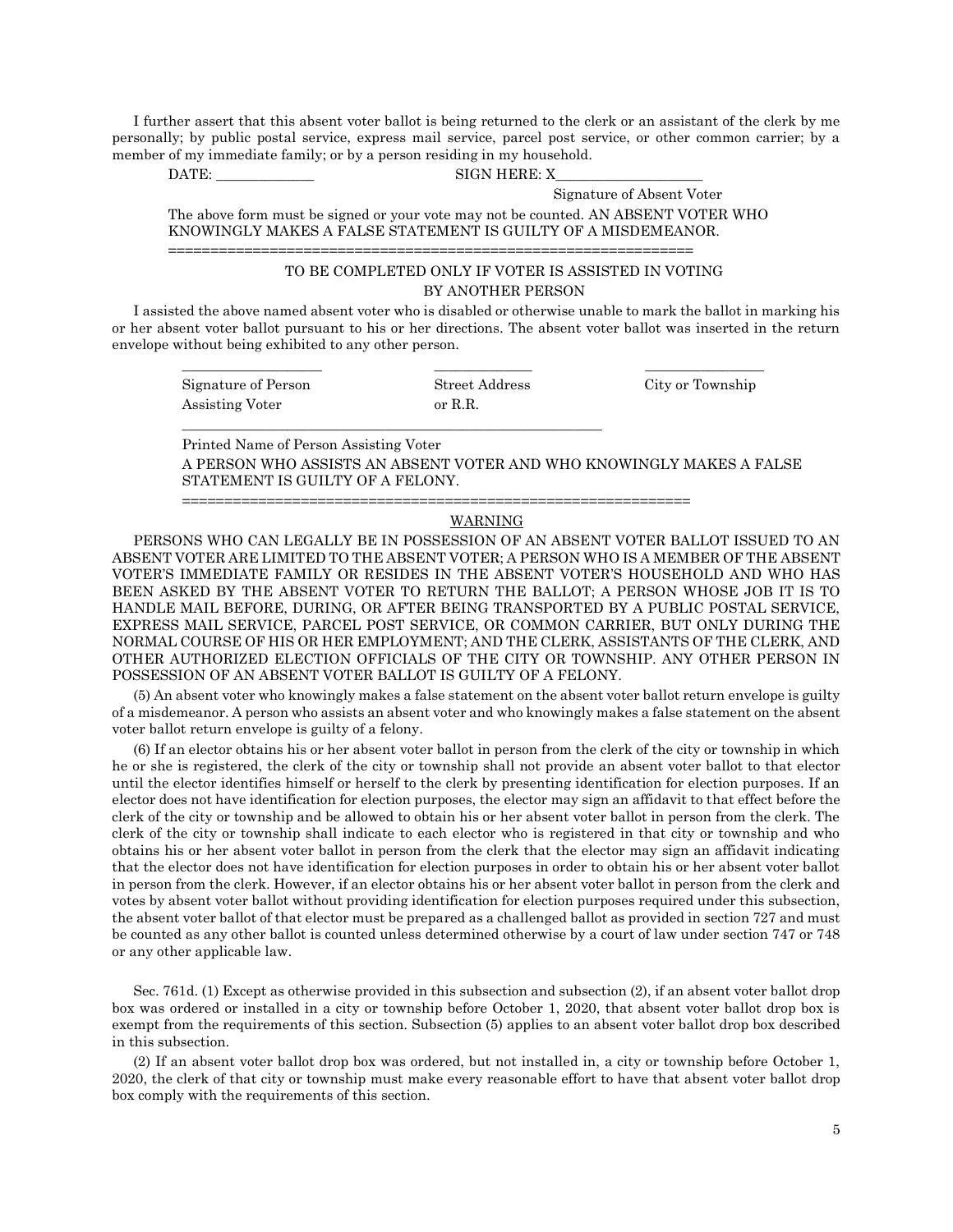(3) An absent voter ballot drop box must meet all of the following requirements:

(a) Be clearly labeled as an absent voter ballot drop box.

(b) Whether located indoors or outdoors, be securely locked and be designed to prevent the removal of absent voter ballots when locked.

(c) If located in an area that is not continuously staffed, be secured to prevent the removal of the absent voter ballot drop box from its location.

(4) If an absent voter ballot drop box is located outdoors, all of the following apply:

(a) The drop box must be securely locked and bolted to the ground or to another stationary object.

(b) The drop box must be equipped with a single slot or mailbox-style lever to allow absent voter ballot return envelopes to be placed in the drop box, and all other openings on the drop box must be securely locked.

(c) The city or township clerk must use video monitoring of that drop box to ensure effective monitoring of that drop box.

(d) The drop box must be in a public, well-lit area with good visibility.

(e) The city or township clerk must immediately report to local law enforcement any vandalism involving the drop box or any suspicious activity occurring in the immediate vicinity of the drop box.

(5) Only a city or township clerk, his or her deputy clerk, or a sworn member of his or her staff, is authorized to collect absent voter ballots from an absent voter ballot drop box.

Sec. 764a. The following instructions for an absent voter must be included with each ballot or set of ballots furnished an absent voter:

#### INSTRUCTIONS FOR ABSENT VOTERS

Step 1. Enclosed you will find voting instructions as to the method of voting. Read these carefully and then vote the ballot.

Step 2. After voting a ballot, place the ballot in the secrecy sleeve, if any. If a secrecy sleeve is not provided, refold the ballot to conceal your votes.

Step 3. Place the ballot or ballots in the return envelope and securely seal the envelope.

Step 4. Sign and date the return envelope in the place designated. Your signature must appear on the return envelope or the ballot will not be counted. If you are disabled or otherwise unable to mark the ballot and required assistance in voting your absent voter ballot, have the individual who assisted you complete the section on the return envelope entitled "TO BE COMPLETED ONLY IF VOTER IS ASSISTED IN VOTING BY ANOTHER INDIVIDUAL".

Step 5. Deliver the return envelope by 1 of the following methods:

(a) Place the necessary postage upon the return envelope and deposit it in the United States mail or with another public postal service, express mail service, parcel post service, or common carrier.

(b) Deliver the envelope personally to the office of the clerk, to the clerk, or to an authorized assistant of the clerk, or to a secure drop box located in the city or township.

(c) In either (a) or (b), a member of the immediate family of the voter including a father-in-law, mother-in-law, brother-in-law, sister-in-law, son-in-law, daughter-in-law, grandparent, or grandchild or an individual residing in the voter's household may mail or deliver a ballot to the clerk for the voter.

(d) You may request by telephone that the clerk who issued the ballot provide assistance in returning the ballot. The clerk is required to provide assistance if you are unable to return your absent voter ballot as specified in (a), (b), or (c) above, if it is before 5 p.m. on the Friday immediately preceding the election, and if you are asking the clerk to pick up the absent voter ballot within the jurisdictional limits of the city, township, or village in which you are registered. Your absent voter ballot will then be picked up by the clerk or an election assistant sent by the clerk. All individuals authorized to pick up absent voter ballots are required to carry credentials issued by the clerk. If using this absent voter ballot return method, do not give your ballot to anyone until you have checked their credentials.

Step 6. The ballot must reach the clerk or an authorized assistant of the clerk before the close of the polls on election day. An absent voter ballot received by the clerk or assistant of the clerk after the close of the polls on election day will not be counted.

#### WARNING

All of the following actions are violations of the Michigan election law and are illegal in this state:

(1) To vote an absent voter ballot at a meeting or gathering at which other individuals are voting absent voter ballots.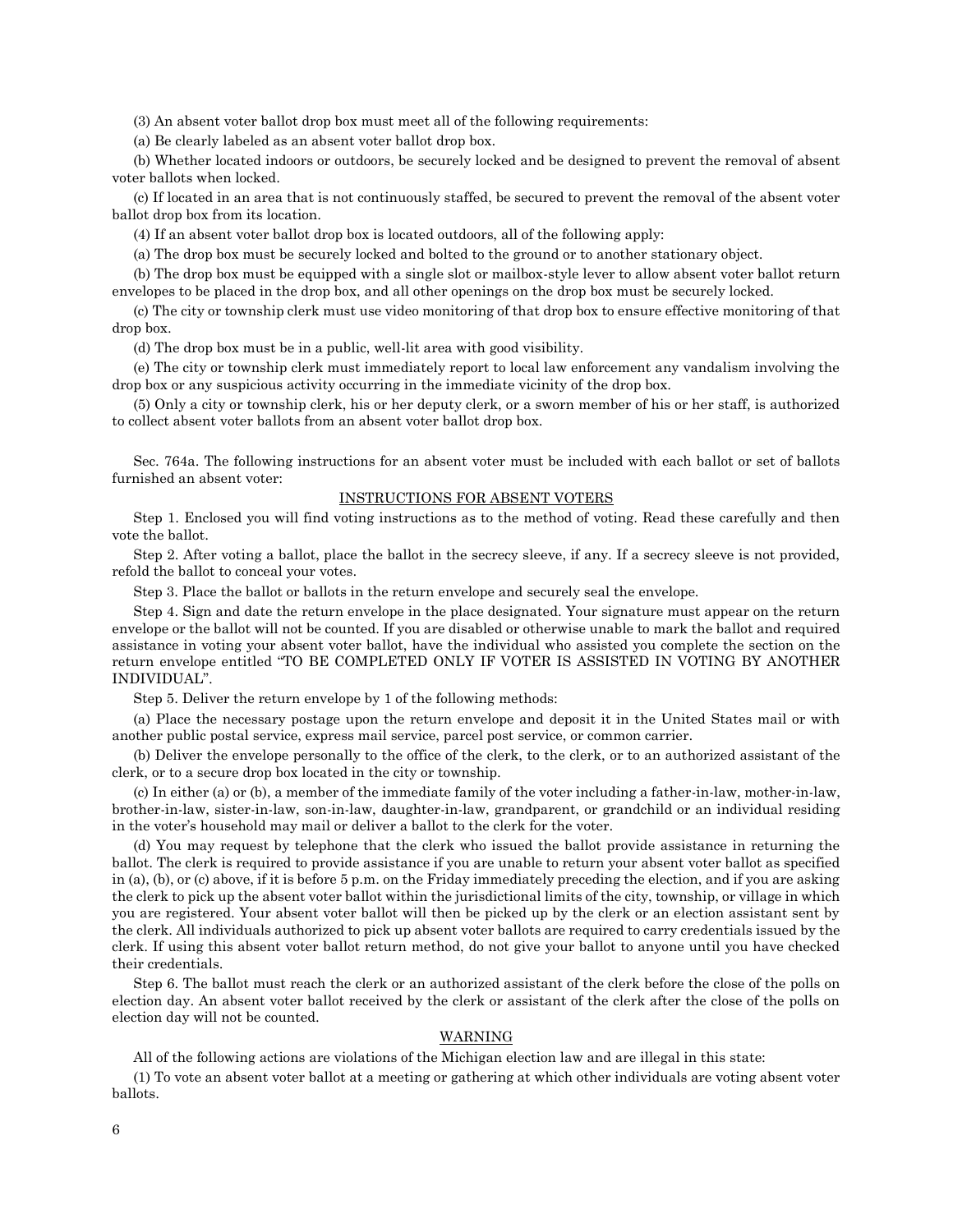(2) For an individual who is assisting an absent voter in marking the ballot to suggest or in any manner attempt to influence the absent voter on how he or she should vote.

(3) For an individual who is present and knows that an individual is voting an absent voter ballot to suggest or in any manner attempt to influence the absent voter on how he or she should vote.

(4) For an individual other than those listed in these instructions to return, offer to return, agree to return, or solicit to return an absent voter ballot to the clerk.

(5) For an individual other than the absent voter; an individual listed in these instructions; or an individual whose job it is to handle mail before, during, or after being transported by a public postal service, express mail service, parcel post service, or common carrier, but only during the normal course of his or her employment to be in possession of a voted or unvoted absent voter ballot.

Sec. 765. (1) Except as otherwise provided in subsection (6), a clerk who receives an absent voter ballot return envelope containing the marked ballots of an absent voter shall not open that envelope before delivering the envelope to the board of election inspectors as provided in this section. Except as otherwise provided in subsection (6), the city or township clerk shall safely keep in his or her office until election day any absent voter ballot return envelopes received by the clerk before election day containing the marked ballots of an absent voter.

(2) Before the opening of the polls on election day or as soon after the opening of the polls as possible, the clerk shall deliver the absent voter ballot return envelopes to the chairperson or other member of the board of election inspectors in the absent voter's precinct, together with the signed absent voter ballot applications received by the clerk from any voters of that precinct and the clerk's list or record kept relative to those absent voters. However, if higher numbered ballots are used under section 717, the clerk shall retain the applications and lists in his or her office and shall keep the applications and lists open to public inspection at all reasonable hours. Absent voter ballots must not be tabulated before the opening of the polls on election day.

(3) The city or township clerk, or authorized designee of the clerk, shall call for and receive absent voter ballots from the post office at which the city or township clerk regularly receives mail addressed to the city or township clerk on election day. Any envelopes containing absent voter ballots that are received from the post office or from voters who voted by absentee ballot in person in the clerk's office on election day must be delivered to the board of election inspectors or, except as otherwise provided in section 764d, the absent voter counting boards to be tabulated.

(4) If a marked absent voter ballot is received by the clerk after the close of the polls, the clerk shall plainly mark the envelope with the time and date of receipt and shall file the envelope in his or her office.

(5) On or before 8 a.m. on election day, the clerk shall post in the clerk's office or otherwise make public the number of absent voter ballots the clerk distributed to absent voters and the number of absent voter ballot return envelopes containing the marked ballots of absent voters received by the clerk before election day and to be delivered to the board of election inspectors or the absent voter counting boards under this act. On or before 9 p.m. on election day, the clerk shall post in the clerk's office or otherwise make public the number of absent voter ballot return envelopes containing the marked ballots of absent voters received by the clerk on election day and delivered to the board of election inspectors, under subsection (3), along with the total number of absent voter ballot return envelopes containing the marked ballots of absent voters received by the clerk both before and on election day and delivered to the board of election inspectors or the absent voter counting boards under this act. As soon as possible after all precincts in the city or township are processed, the clerk shall post in the clerk's office or otherwise make public the number of absent voter ballot return envelopes containing the marked ballots of absent voters received by the election inspectors at the precincts on election day, along with the total number of absent voter ballot return envelopes containing the marked ballots of absent voters received in the city or township for that election. This subsection applies only to elections in which a federal or state office appears on the ballot.

(6) For the November 3, 2020 general election only, if the clerk of a city or township with a population of at least 25,000 provides written notice in compliance with this subsection to the secretary of state 20 days or more before election day, that city or township clerk, or his or her authorized designee, may between the hours of 10 a.m. and 8 p.m. on the day before election day perform certain absent voter ballot pre-processing activities as described in this subsection. The written notice provided to the secretary of state must include the location and hours that the absent voter ballot return envelopes will be opened in that city or township. The secretary of state shall post any written notice received from the clerk of a city or township under this subsection on the department of state website. In addition, the clerk of the city or township shall post the written notice provided to the secretary of state on the city or township website. The board of election commissioners shall appoint election inspectors to the location where absent voter ballot return envelopes will be opened in that city or township not less than 21 days or more than 40 days before the day at which they are to be used. Election inspectors may be appointed by the board of election commissioners under this subsection before written notice is provided to the secretary of state under this subsection. Sections 673a and 674 apply to the appointment of election inspectors under this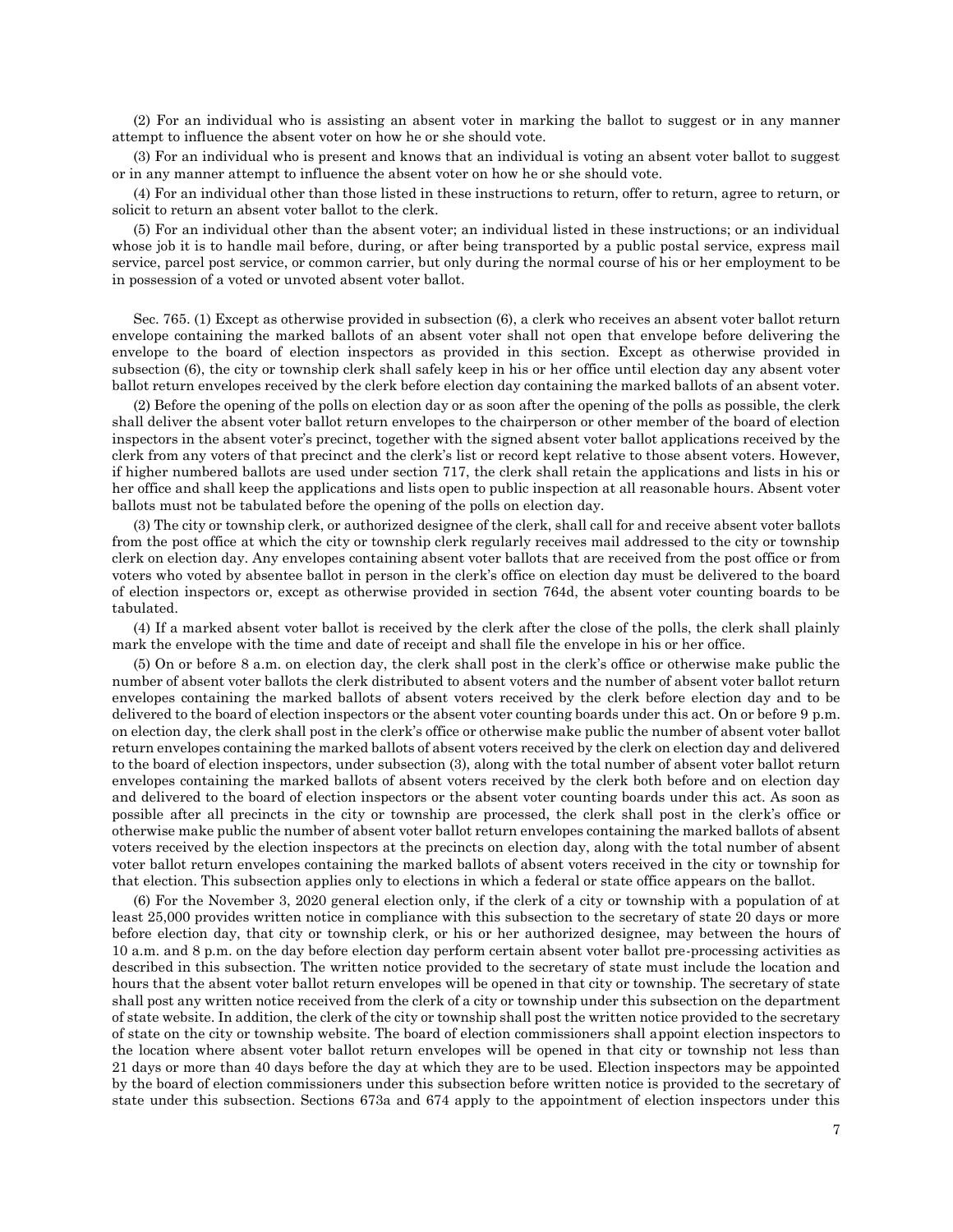subsection. All requirements for election inspectors appointed to an absent voter counting board under section 765a apply to election inspectors appointed under this subsection. At all times, at least 1 election inspector from each major political party must be present at the location and the policies and procedures adopted by the secretary of state regarding the handling of absent voter ballot return envelopes and absent voter ballot secrecy envelopes must be followed. After providing written notice to the secretary of state in compliance with this subsection, a city or township clerk, or his or her authorized designee, on the day before election day is only authorized to perform standard processing activities up to and including the opening of absent voter ballot return envelopes and the removal of absent voter ballot secrecy envelopes containing absent voter ballots and to verify that the ballot number on the ballot stub agrees with the ballot number on the absent voter ballot return envelope label. The city or township clerk, or his or her authorized designee, is not authorized to remove absent voter ballots from the absent voter ballot secrecy envelopes. If an opened absent voter ballot return envelope contains an absent voter ballot that is not contained in an absent voter ballot secrecy envelope, the city or township clerk, or his or her designee, shall immediately insert that absent voter ballot into an absent voter ballot secrecy envelope. The opening of absent voter ballot return envelopes must be done at a location designated by the city or township clerk, and the location and opening of absent voter ballot return envelopes must be accessible to challengers as described in section 730. The election inspectors appointed to the location where absent voter ballot return envelopes will be opened in that city or township must never leave the absent voter ballot secrecy envelopes unattended. Once the absent voter ballot return envelopes have been opened as provided in this subsection, the absent voter ballot secrecy envelopes containing the absent voter ballots to be counted must be stored, secured, and sealed in an absent voter ballot secrecy envelope container, as described in section 24k, or stored, secured, and sealed in a ballot container approved under section 24j. The city or township clerk shall record the seal number in the poll book, or an addendum to the poll book, and follow all other policies and procedures adopted by the secretary of state regarding absent voter ballots. The poll book, or an addendum to the poll book, must be signed and dated by 1 election inspector from each major political party who is present at the location on the day before election day. The city or township clerk shall store the absent voter ballot secrecy envelope container containing the absent voter ballot secrecy envelopes in a secure location until election day.

(7) The election inspectors who are appointed under subsection (6) shall record in the poll book, or an addendum to the poll book, all of the following:

(a) The number of absent voter ballot return envelopes that were opened on the day before election day.

(b) The number of absent voter ballot return envelopes delivered to the election inspectors that did not contain an elector's signature and that were returned to the city or township clerk.

(c) The number of absent voter ballot return envelopes that were challenged, not opened by the election inspectors, and set aside to be processed by the election inspectors on election day.

(8) The election inspectors who are appointed to an absent voter counting board on election day as provided in section 765a shall do all of the following:

(a) Verify the seal number recorded in the poll book, or an addendum to the poll book, for any absent voter ballot secrecy envelope container delivered to the absent voter counting board.

(b) Count and record in the poll book, or an addendum to the poll book, both of the following:

(*i*) The number of absent voter ballot return envelopes opened by the election inspectors on the day before election day as provided under subsection (6) and the number of absent voter ballot secrecy envelopes delivered to the absent voter counting board on election day.

(*ii*) The number of absent voter ballot return envelopes that were challenged, not opened by the election inspectors on the day before election day, and set aside to be processed by the election inspectors on election day.

(9) Not later than March 1, 2021, the secretary of state shall provide a written report to the house and senate committees dealing with elections that contains all of the following information:

(a) The number of cities and townships that performed absent voter ballot pre-processing activities as described in subsection (6).

(b) The names of the cities and townships that performed absent voter ballot pre-processing activities as described in subsection (6), and all of the following information for each of those cities and townships:

(*i*) The number of registered electors in each city or township.

(*ii*) The number of active registered electors in each city or township.

(*iii*) The number of electors who voted by absent voter ballot in each city or township.

(*iv*) The number of electors who voted in person on election day in each city or township.

(*v*) The number of absent voter ballots that were not returned in each city or township.

(*vi*) The number of electors on a permanent absent voter list in each city or township, if applicable.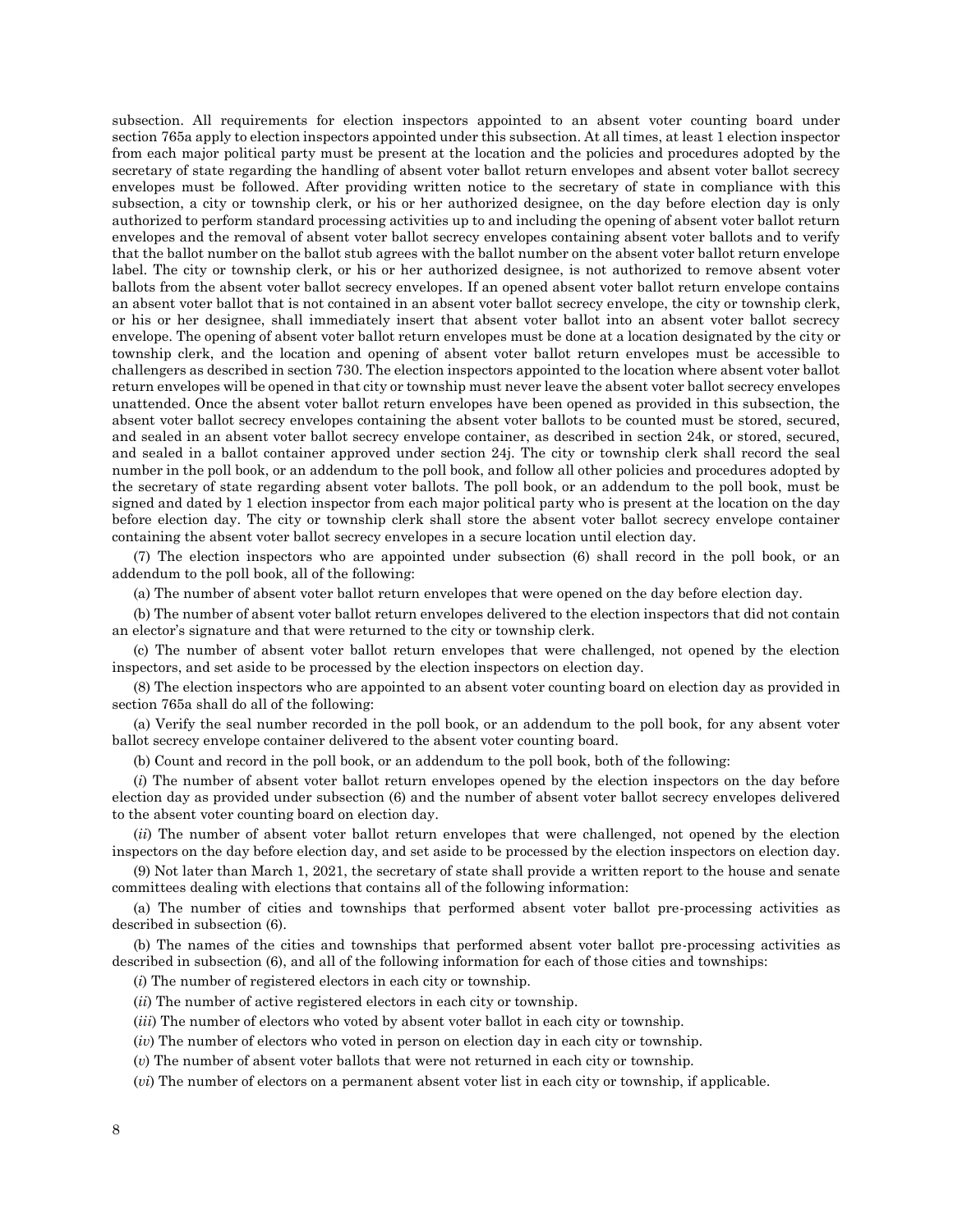(*vii*) The number of ballots that had to be duplicated in each city or township.

(c) The total number of absent voter ballot return envelopes that were opened on the day before election day.

(d) The total number of absent voter ballot return envelopes delivered to the election inspectors that did not contain an elector's signature and that were returned to the city or township clerk.

(e) The total number of absent voter ballot return envelopes that were challenged, not opened by the election inspectors, and set aside to be processed by the election inspectors on election day.

(f) The total number of absent voter ballot secrecy envelopes that were stored in an absent voter ballot secrecy envelope container.

(g) For each city or township that performed absent voter ballot pre-processing activities as described in subsection (6), whether the number of absent voter ballot return envelopes opened on the day before election day matched the number of absent voter ballot secrecy envelopes delivered to the absent voter counting board on election day.

Sec. 765a. (1) Subject to section 764d, if a city or township decides to use absent voter counting boards, the board of election commissioners of that city or township shall establish an absent voter counting board for each election day precinct in that city or township. The ballot form of an absent voter counting board must correspond to the ballot form of the election day precinct for which it is established. After the polls close on election day, the county, city, or township clerk responsible for producing the accumulation report of the election results submitted by the boards of precinct election inspectors shall format the accumulation report to clearly indicate all of the following:

(a) The election day precinct returns.

(b) The corresponding absent voter counting board returns.

(c) A total of each election day precinct return and each corresponding absent voter counting board return.

(2) Subject to section 764d, the board of election commissioners shall establish the absent voter counting boards. Subject to section 764d, the board of election commissioners shall appoint the election inspectors to those absent voter counting boards not less than 21 days or more than 40 days before the election at which they are to be used. Sections 673a and 674 apply to the appointment of election inspectors to absent voter counting boards under this section. The board of election commissioners shall determine the number of ballots that may be expeditiously counted by an absent voter counting board in a reasonable period of time, taking into consideration the size and complexity of the ballot to be counted pursuant to the guidelines of the secretary of state. Combined ballots must be regarded as the number of ballots as there are sections to the ballot.

(3) If more than 1 absent voter counting board is to be used, the city or township clerk shall determine the number of electronic voting systems or the number of ballot boxes and the number of election inspectors to be used in each of the absent voter counting boards and to which absent voter counting board the absent voter ballots for each precinct are assigned for counting.

(4) In a city or township that uses absent voter counting boards under this section, absent voter ballots must be counted in the manner provided in this section and, except as otherwise provided in section 764d, absent voter ballots must not be delivered to the polling places. Subject to section 764d, the board of election commissioners shall provide a place for each absent voter counting board to count the absent voter ballots. Section 662 applies to the designation and prescribing of the absent voter counting place or places in which the absent voter counting board performs its duties under this section, except the location may be in a different jurisdiction if the county provides a tabulator for use at a central absent voter counting board location in that county. The places must be designated as absent voter counting places. Except as otherwise provided in this section, laws relating to paper ballot precincts, including laws relating to the appointment of election inspectors, apply to absent voter counting places. The provisions of this section relating to placing of absent voter ballots on electronic voting systems apply. More than 1 absent voter counting board may be located in 1 building.

(5) The clerk of a city or township that uses absent voter counting boards shall supply each absent voter counting board with supplies necessary to carry out its duties under this act. The supplies must be furnished to the city or township clerk in the same manner and by the same persons or agencies as for other precincts.

(6) Subject to section 764d, absent voter ballots received by the clerk before election day must be delivered to the absent voter counting board by the clerk or the clerk's authorized assistant at the time the election inspectors of the absent voter counting boards report for duty, which time must be established by the board of election commissioners. Except as otherwise provided in section 764d, absent voter ballots received by the clerk before the time set for the closing of the polls on election day must be delivered to the absent voter counting boards. Except as otherwise provided in section 765(6), absent voter ballots must be delivered to the absent voter counting boards or combined absent voter counting boards in the sealed absent voter ballot return envelopes in which they were returned to the clerk. Written or stamped on each of the return envelopes must be the time and the date that the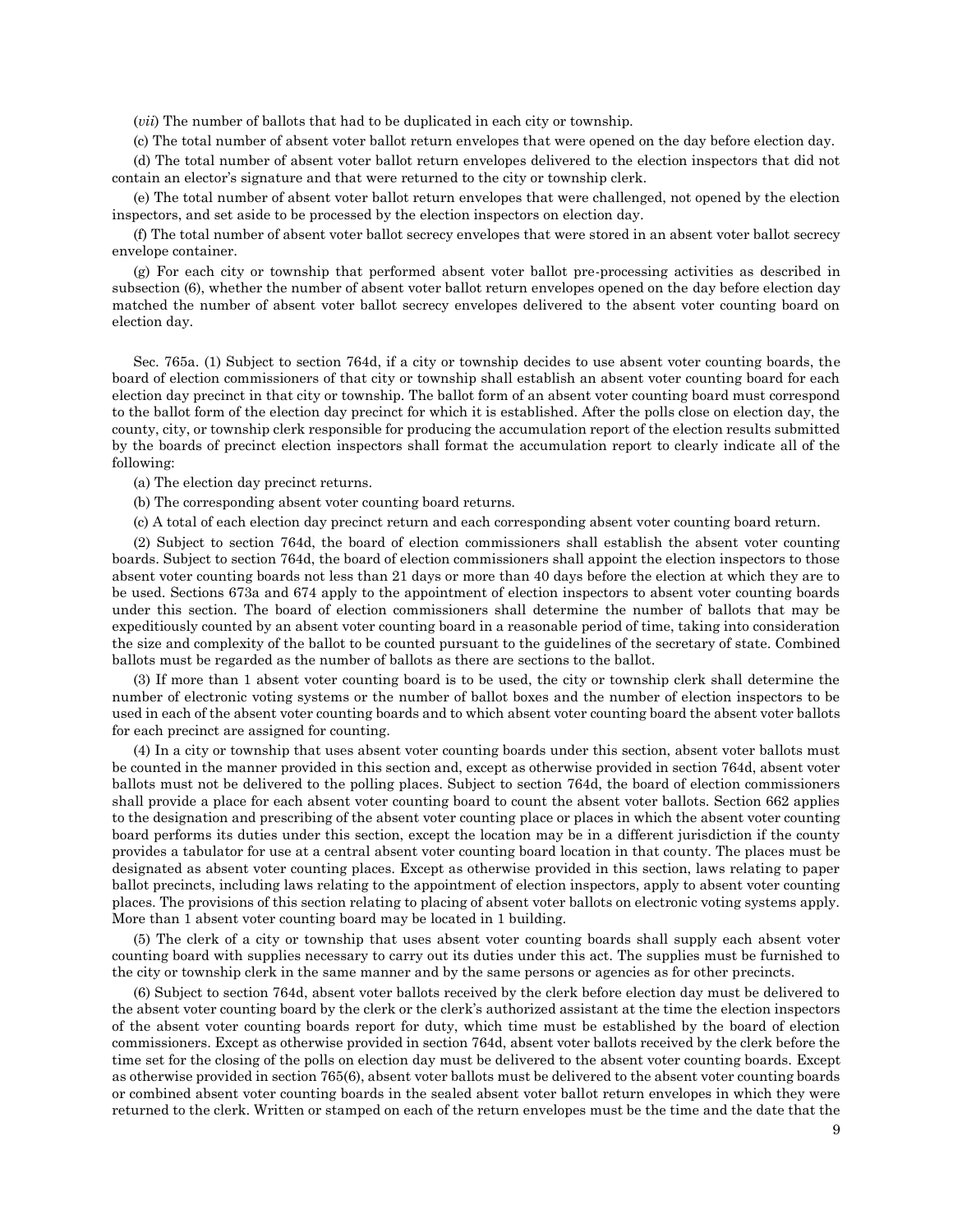envelope was received by the clerk and a statement by the clerk that the signatures of the absent voters on the envelopes have been checked and found to agree with the signatures of the voters on the registration cards or the digitized signatures of voters contained in the qualified voter file as provided under section 766. If it is determined after 8 p.m. on the day before election day that a signature on the registration card or a digitized signature contained in the qualified voter file and on the absent voter ballot return envelope does not agree as provided under section 766, if it is determined after 8 p.m. on the day before election day that the absent voter failed to sign the envelope, or if the statement of the absent voter is not properly executed, the clerk shall mark the envelope "rejected" and the reason for the rejection and shall place his or her name under the notation. An envelope marked "rejected" must not be delivered to the absent voter counting board or combined absent voter counting board but must be preserved by the clerk until other ballots are destroyed in the manner provided in this act. If before 8 p.m. on the day before election day the clerk of a city or township rejects an absent voter ballot return envelope because the signature on the absent voter ballot return envelope does not agree sufficiently with the signature on the master card or the digitized signature contained in the qualified voter file so as to identify the elector or because the elector failed to sign the absent voter ballot return envelope, the city or township clerk shall as soon as practicable, but in no event later than 48 hours after determining the signatures do not agree sufficiently or that the signature is missing, or by 8 p.m. on the day before election day, whichever occurs first, notify the elector of the rejection by mail, telephone, or electronic mail. The clerk shall also comply with section 765(5).

(7) This chapter does not prohibit an absent voter from voting in person within the voter's precinct at an election, notwithstanding that the voter may have applied for an absent voter ballot and the ballot may have been mailed or otherwise delivered to the voter. The voter, the election inspectors, and other election officials shall proceed in the manner prescribed in section 769. The clerk shall preserve the canceled ballots for 2 years.

(8) The absent voter counting boards and combined absent voter counting boards shall process the ballots and returns in as nearly as possible the same manner as ballots are processed in paper ballot precincts. The poll book may be combined with the absent voter list or record required by section 760, and the applications for absent voter ballots may be used as the poll list. The processing and tallying of absent voter ballots may commence at 7 a.m. on the day of the election.

(9) An election inspector, challenger, or any other person in attendance at an absent voter counting place or combined absent voter counting place at any time after the processing of ballots has begun shall take and sign the following oath that may be administered by the chairperson or a member of the absent voter counting board or combined absent voter counting board:

"I (name of person taking oath) do solemnly swear (or affirm) that I shall not communicate in any way any information relative to the processing or tallying of votes that may come to me while in this counting place until after the polls are closed.".

(10) The oaths administered under subsection (9) must be placed in an envelope provided for the purpose and sealed with the red state seal. Following the election, the oaths must be delivered to the city or township clerk. Except as otherwise provided in subsection (12), a person in attendance at the absent voter counting place or combined absent voter counting place shall not leave the counting place after the tallying has begun until the polls close. Subject to this subsection, the clerk of a city or township may allow the election inspectors appointed to an absent voter counting board in that city or township to work in shifts. A second or subsequent shift of election inspectors appointed for an absent voter counting board may begin that shift at any time on election day as provided by the city or township clerk. However, an election inspector shall not leave the absent voter counting place after the tallying has begun until the polls close. If the election inspectors appointed to an absent voter counting board are authorized to work in shifts, at no time shall there be a gap between shifts and the election inspectors must never leave the absent voter ballots unattended. At all times, at least 1 election inspector from each major political party must be present at the absent voter counting place and the policies and procedures adopted by the secretary of state regarding the counting of absent voter ballots must be followed. A person who causes the polls to be closed or who discloses an election result or in any manner characterizes how any ballot being counted has been voted in a voting precinct before the time the polls can be legally closed on election day is guilty of a felony.

(11) Voted absent voter ballots must be placed in an approved ballot container, and the ballot container must be sealed in the manner provided by this act for paper ballot precincts. The seal numbers must be recorded on the statement sheet and in the poll book.

(12) Subject to this subsection, a local election official who has established an absent voter counting board or combined absent voter counting board, the deputy or employee of that local election official, an employee of the state bureau of elections, a county clerk, an employee of a county clerk, or a representative of a voting equipment company may enter and leave an absent voter counting board or combined absent voter counting board after the tally has begun but before the polls close. A person described in this subsection may enter an absent voter counting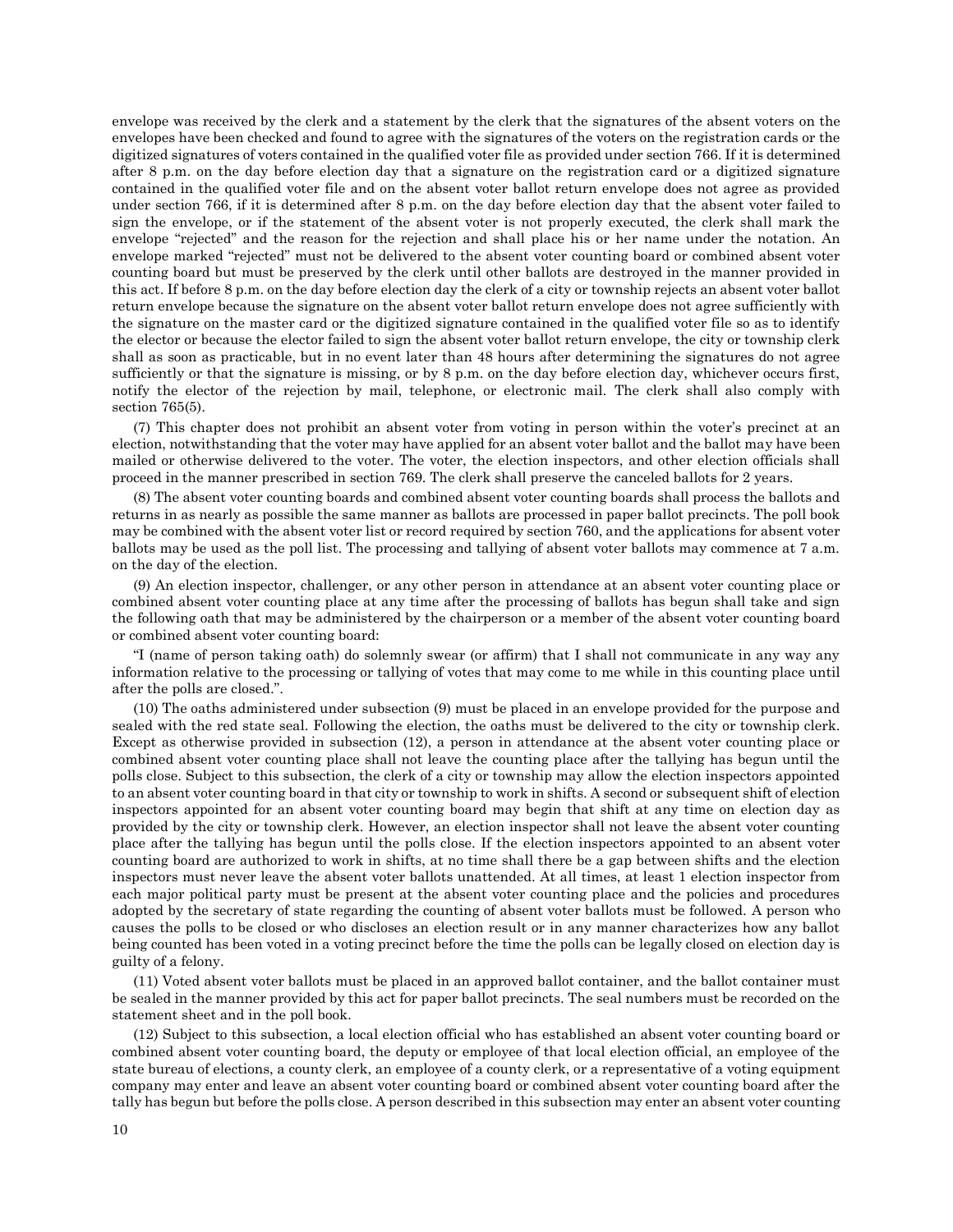board or combined absent voter counting board only for the purpose of responding to an inquiry from an election inspector or a challenger or providing instructions on the operation of the counting board. Before entering an absent voter counting board or combined absent voter counting board, a person described in this subsection must take and sign the oath prescribed in subsection (9). The chairperson of the absent voter counting board or combined absent voter counting board shall record in the poll book the name of a person described in this subsection who enters the absent voter counting board or combined absent voter counting board. A person described in this subsection who enters an absent voter counting board or combined absent voter counting board and who discloses an election result or in any manner characterizes how any ballot being counted has been voted in a precinct before the time the polls can be legally closed on election day is guilty of a felony. As used in this subsection, "local election official" means a county, city, or township clerk.

(13) The secretary of state shall develop instructions consistent with this act for the conduct of absent voter counting boards or combined absent voter counting boards. The secretary of state shall distribute the instructions developed under this subsection to county, city, and township clerks 40 days or more before a general election in which absent voter counting boards or combined absent voter counting boards will be used. A county, city, or township clerk shall make the instructions developed under this subsection available to the public and shall distribute the instructions to each challenger in attendance at an absent voter counting board or combined absent voter counting board. The instructions developed under this subsection are binding upon the operation of an absent voter counting board or combined absent voter counting board used in an election conducted by a county, city, or township.

Sec. 765b. (1) Not later than 5 p.m. on the Friday immediately before an election, an elector may submit a signed, written statement to his or her city or township clerk requesting that the clerk do both of the following:

(a) Spoil the elector's absent voter ballot.

(b) Provide or mail a new absent voter ballot to the elector.

(2) Upon receipt of a signed, written statement from an elector as described in subsection (1), the city or township clerk shall mark the absent voter ballot return envelope of that elector as "spoiled" and retain the envelope. In addition, the city or township clerk shall provide or mail a new absent voter ballot to that elector.

(3) An elector who has returned an absent voter ballot may, before 10 a.m. on the day before an election except Sunday or a legal holiday, appear in person at his or her city or township clerk's office to do both of the following:

(a) Spoil his or her absent voter ballot by submitting a signed, written statement to the city or township clerk indicating that the elector wishes to have his or her absent voter ballot spoiled.

(b) Vote a new absent voter ballot in the clerk's office.

(4) Upon receipt of the signed, written statement from an elector as described in subsection (3)(a), the city or township clerk shall mark the absent voter ballot return envelope of that elector as "spoiled" and retain the envelope. In addition, the city or township clerk shall issue the elector a new absent voter ballot that must be voted by the elector in the clerk's office.

(5) Not later than 5 p.m. on the Friday immediately before an election, an elector who has lost his or her absent voter ballot or not yet received his or her absent voter ballot in the mail may submit a signed, written statement to his or her city or township clerk requesting that the clerk do both of the following:

(a) Spoil the elector's absent voter ballot.

(b) Provide or mail a new absent voter ballot to the elector.

(6) Upon receipt of a signed, written statement from an elector as described in subsection (5), the city or township clerk shall indicate in the qualified voter file that the original ballot is spoiled. In addition, the city or township clerk shall provide or mail a new absent voter ballot to that elector.

(7) An elector who has lost his or her absent voter ballot or not yet received his or her absent voter ballot in the mail may, before 4 p.m. on the day before an election except Sunday or a legal holiday, appear in person at his or her city or township clerk's office to do both of the following:

(a) Spoil his or her absent voter ballot by submitting a signed, written statement to the city or township clerk indicating that the elector wishes to have his or her absent voter ballot spoiled.

(b) Vote a new absent voter ballot in the clerk's office.

(8) Upon receipt of the signed, written statement from an elector described in subsection (7)(a), the city or township clerk shall indicate in the qualified voter file that the original ballot is spoiled. In addition, the city or township clerk shall issue the elector a new absent voter ballot that must be voted by the elector in the clerk's office.